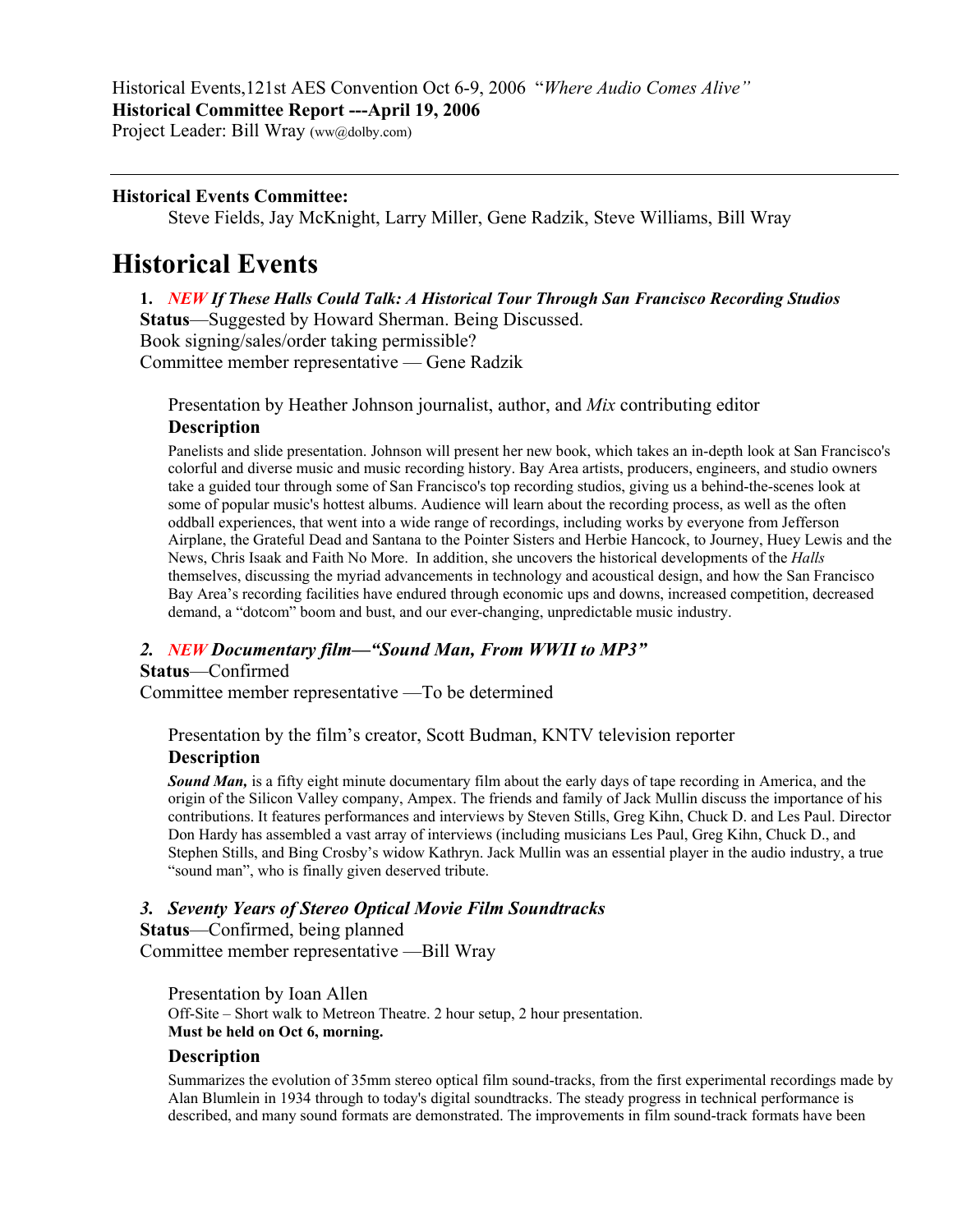paralleled by power amp, EQ, and speaker development, which is also described. Now is your chance to hear about ground noise-reduction, pre-sense, cross-modulation testing and the Eberhard effect.

## *4. Recalling Henry Kloss: Audio Iconoclast, Visionary, and Entrepreneur*

**Status**—Confirmed, being planned

Committee member representative —Bill Wray

Presentation by Joe Hull, audio writer

#### **Description**

.

From 1954's AR-1W, the first production acoustic suspension speaker, to today's diminutive Tivoli FM radio, Henry Kloss was responsible for a parade of audio products that broke new ground and proved immensely popular with consumers. Joseph Hull, who for many years worked with Kloss to explain his ideas and products in written materials, recalls how Kloss conceived and manufactured new kinds of products inspired by an intuitive grasp of the implications of new technologies. Reminiscences of other colleagues will also be presented.

#### *5. The Evolution of The Broadcast Audio Chain -- Confirmed*

**Status**—Being planned. A similar event was held in N. Y. a while back. David Bialik would like to help with ideas. Mike Adams to contact him. Mike should also contact Barry Brose (see item 8) and discuss.

Committee member representative—Bill Wray

Presentation by Mike Adams, Chairman, Department of Television, Radio, Film and Theatre, San Jose State University.

## **Description**

Lee deForest, Charles Herrold, and others used a carbon mic for voice and acoustic-coupled playback of Berlinerformat discs. Then came tube amplification in the early 1920s, early Western Electric mixing boards, dynamic and condenser mics, and electronic recording and playback of discs. Next came mature audio technology of in the 1930s and 1940s, adding magnetic recording, cart machines and magnetic belt playback. I would trace this with plenty of illustrations as I learn more. I would add from my own 1960-1975 radio experience, the addition of companding devices, reverb, etc.

## *6. From Quarks to the Blues—Digital restoration of audio from mechanical recordings -- Confirmed*

**Status**—Confirmed

Committee member representative—Gene Radzik

Presentation by Dr. Carl Haber,

Senior Scientist, Lawrence Berkeley National Laboratory, Physics Division. Note: JAES, vol. 51, no. 12, pp.1172-1185 (2003 Dec)

#### **Description**

Using methods derived from our work on instrumentation for particle physics we have investigated the problem of audio reconstruction from mechanical recordings. The idea was to acquire digital maps of the surface of the media, without contact, and then apply image analysis methods to recover the audio data and reduce noise.

*<http://www.lbl.gov/Science-Articles/Archive/Phys-quarks-to-blues.html>*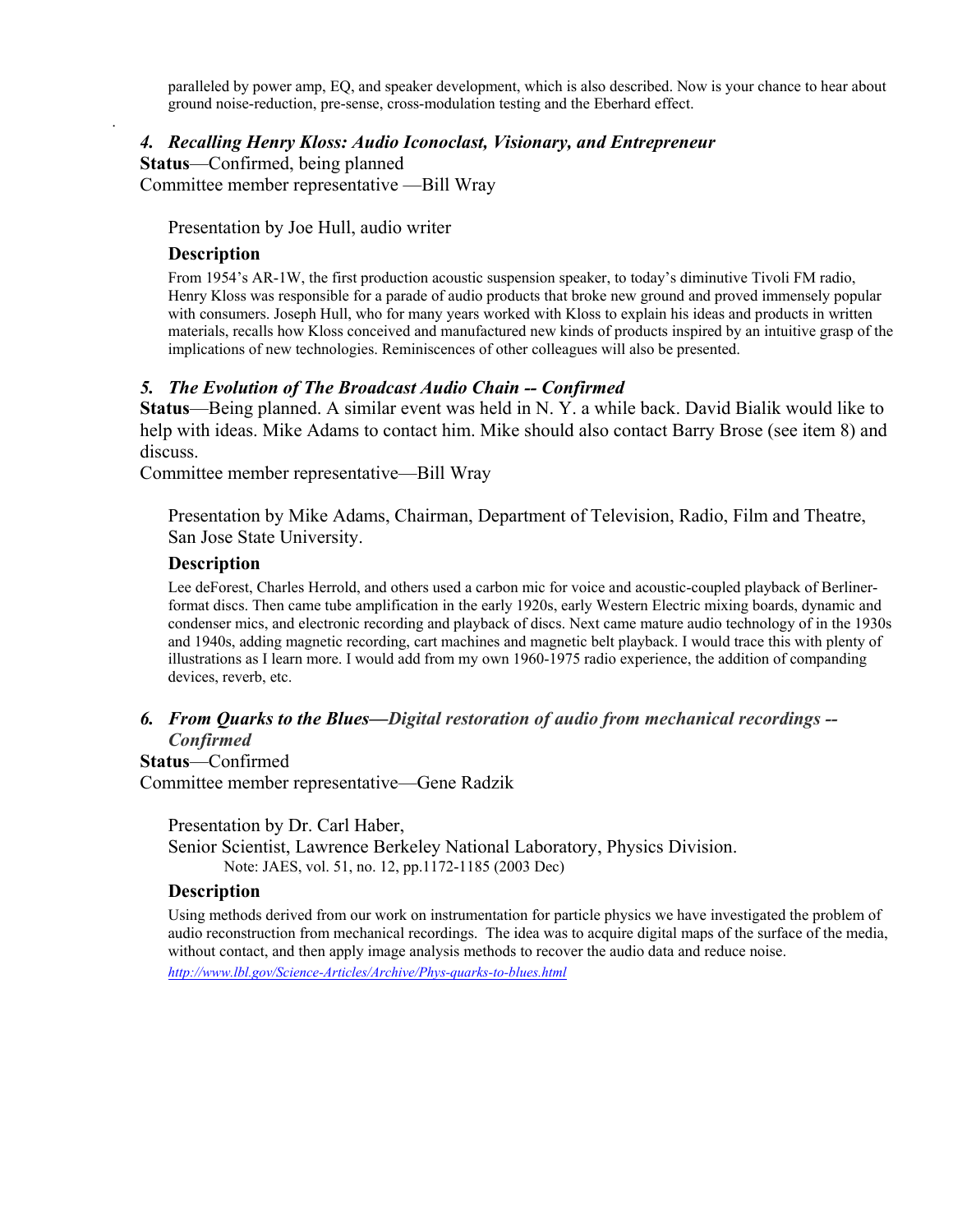#### *7. Disk Cutters—Barry Brose Presentation*

#### **Status**—Confirmed..

Committee member representative—Larry Miller

Presentation by Barry Brose, Highland Laboratories

## **Description**

1) Western Electric disk recorder head history, from the original D- spec (1926) to the last WE stereo cutter (3-D Idontknowthedate). Examination of guts and operation. OR 2) Operation of the Scully Disk Cutting Lathe (DVD demo) OR 3) "Other" disk cutters-- Presto, Fairchild, RCA, Universal, etc. Guts and operation. OR

4) Transcription turntables??

It will be one or the other of these or a mish-mash of all of it; he is still putting these together, but they are his Summer Project. "count me in", he says. It would be something like the film he did at the 2004 convention on microphones.

# **Other Ideas for Committee Discussion:**

# *A) NEW Documentary Series- Creating the sound track for "Apocalypse Now"*

# **Status**—Idea only

Committee member representative—To be determined

Presentation/panel discussion by Kim Aubry, associate of Francis Ford Coppola, owner, Zoetrope Aubry Productions http://www.zap-sf.com/

#### **Description**

This September is the 27th anniversary of the opening of the film *Apocalypse Now*. Audio engineers, filmmakers, techies and passionate *Apocalypse Now* fans will enjoy a detailed look at the film's remarkable achievements in sound. This is a series of documentary shorts, with interviews of Francis Ford Coppola, Walter Murch, Richard Beggs, Mickey Hart, Ioan Allen, and others.

From Kim Aubry: "I think we could put together an interesting panel, including Walter Murch, Richard Beggs, Tom Scott, Ioan Allen, maybe one of the synthesists to talk about the film and its impact on the film audio industry in retrospect. We could show excerpts from the documentaries. I would be happy to show you and your committee members these documentaries at some point.

#### The Films:

**-- The Birth of 5.1 Sound (5:46):** *Apocalypse Now* was the first advertised feature film to use a then new six-channel "Stereo Surround" process. The film won the Oscar® for Best Sound. A brief history of film sound is presented.

**-- "Ghost Helicopter Flyover" (3:50):** An audio demonstration of the three-dimensional "stereo surround" effects used in the film.

#### **-- "The Post Production of Apocalypse Now"**

Much has been said about Francis Coppola's tortured cinematic undertaking, amidst disasters both natural and personal. But also consider the incredible, less-publicized three-year journey of post production. These four featurettes cover the fascinating stories of editing, music and sound through the eyes and ears of Coppola and his team of artists and technicians; show the collaboration of star Martin Sheen, writers John Milius and Michael Herr, and drummer Mickey Hart of the Grateful Dead chronicled on film by Eleanor Coppola and her team; and culminate in the amazing final sound mix that took over nine months to complete in the tiny basement studio of Coppola's San Francisco HQ.

- **-- A Million Feet of Film The Editing of Apocalypse Now (17:54)**
- **-- The Music of Apocalypse Now (14:43)**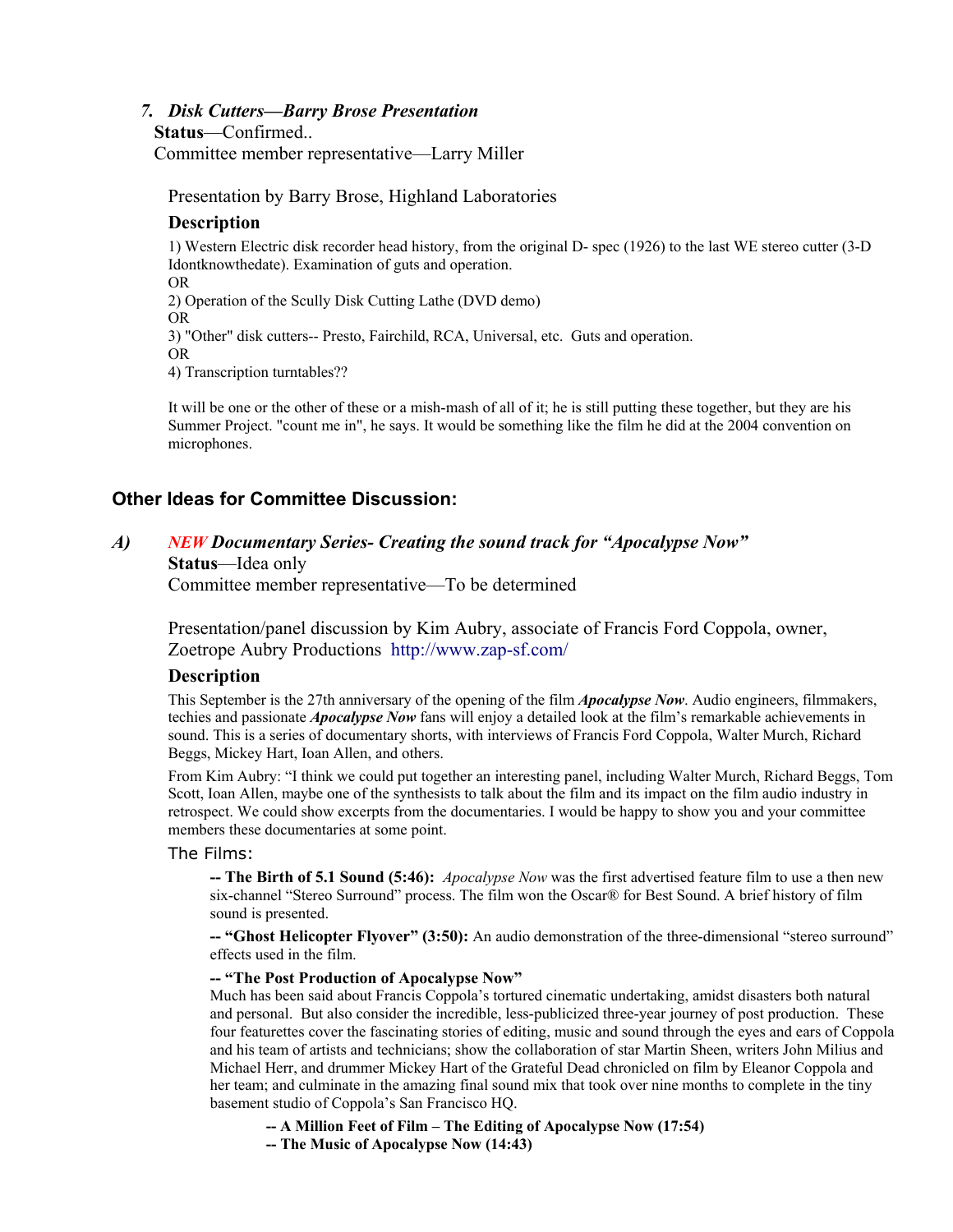# **-- Heard Any Good Movies Lately? The Sound Design of Apocalypse Now (15:19)**

**-- The Final Mix (3:07)**

# *B) Electronic Music*

Committee member representative—Gene Radzik

I am not sure if the same participants would be interested in repeating the exact same event as we did before. It would be nice to bring fresh events to this years SF convention and perhaps approach the electronic music contributors from another perspective:

#### **Bay Area related creative use of electronics for audio creation and production:**

Skywalker Sound Droid, E-mu systems scallability of digital audio sampling, evolution of digital audio workstation (Digidesign's history), etc.

# *C) The Evolution of Field Recording?*

**Status**—The Convention Committee says "what focus"? Committee member representative—Steve Fields investigating ideas. birds? Movies? Sound effects? Trains?